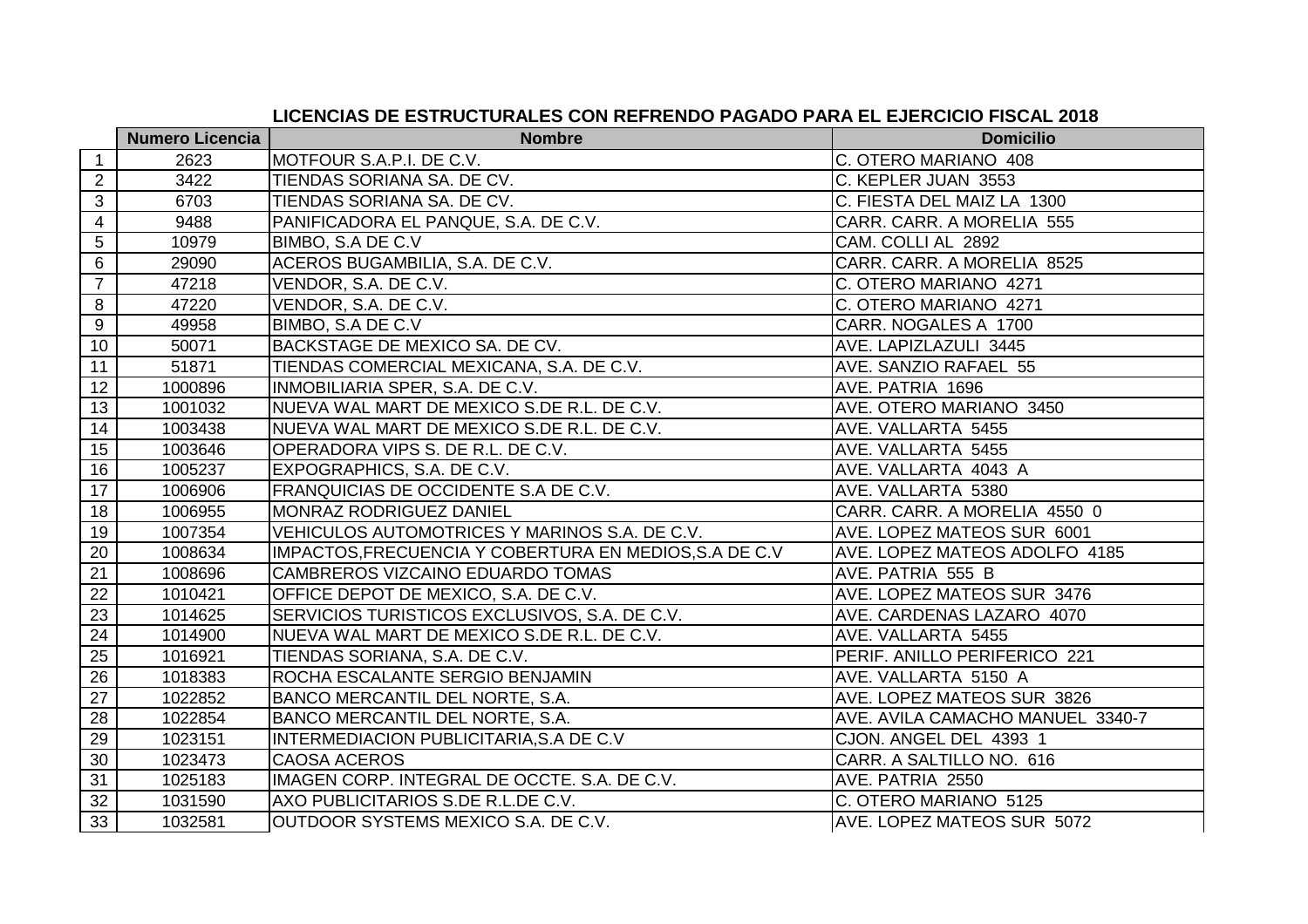|                 | <b>Numero Licencia</b> | <b>Nombre</b>                                          | <b>Domicilio</b>                |
|-----------------|------------------------|--------------------------------------------------------|---------------------------------|
| 34              | 1032668                | AXO PUBLICITARIOS S.DE R.L.DE C.V.                     | PERIF. ANILLO PERIFERICO 1601   |
| 35              | 1032669                | AXO PUBLICITARIOS S.DE R.L.DE C.V.                     | PERIF. ANILLO PERIFERICO 1097   |
| 36              | 1033131                | TIENDAS CHEDRAUI S.A. DE C.V.                          | AVE. ACUEDUCTO 6050 1           |
| $\overline{37}$ | 1033344                | RADIAL LLANTAS, S.A. DE C.V.                           | AVE. PATRIA 5117                |
| 38              | 1033356                | CAFETERIAS TOKS S.A. DE C.V.                           | AVE. PATRIA 5005                |
| 39              | 1033612                | OUTDOOR SYSTEMS MEXICO S.A. DE C.V.                    | AVE. SANZIO RAFAEL 165          |
| 40              | 1034046                | EXPOGRAPHICS, S.A. DE C.V.                             | AVE. COPERNICO NICOLAS 1211     |
| 41              | 1034303                | OUTDOOR SYSTEMS MEXICO S.A. DE C.V.                    | AVE. OTERO MARIANO 4271         |
| 42              | 1034306                | OUTDOOR SYSTEMS MEXICO S.A. DE C.V.                    | AVE. LOPEZ MATEOS ADOLFO 5721   |
| 43              | 1034307                | OUTDOOR SYSTEMS MEXICO S.A. DE C.V.                    | AVE. VALLARTA 4444              |
| 44              | 1034308                | OUTDOOR SYSTEMS MEXICO S.A. DE C.V.                    | AVE. LOPEZ MATEOS ADOLFO 4993   |
| 45              | 1034393                | OUTDOOR SYSTEMS MEXICO S.A. DE C.V.                    | C. AZALEA 864 A                 |
| 46              | 1034396                | OUTDOOR SYSTEMS MEXICO S.A. DE C.V.                    | AVE. PATRIA 2855                |
| 47              | 1034400                | OUTDOOR SYSTEMS MEXICO S.A. DE C.V.                    | AVE. FEDERALISMO 440            |
| 48              | 1034401                | OUTDOOR SYSTEMS MEXICO S.A. DE C.V.                    | C. OTERO MARIANO 3660           |
| 49              | 1034403                | OUTDOOR SYSTEMS MEXICO S.A. DE C.V.                    | AVE. LOPEZ MATEOS SUR A. 4327   |
| 50              | 1034404                | OUTDOOR SYSTEMS MEXICO S.A. DE C.V.                    | C. LOPEZ MATEOS 2015            |
| 51              | 1034406                | OUTDOOR SYSTEMS MEXICO S.A. DE C.V.                    | CARR. CARR. A MORELIA 2985      |
| 52              | 1034410                | OUTDOOR SYSTEMS MEXICO S.A. DE C.V.                    | AVE. PATRIA NORTE 228           |
| 53              | 1034412                | OUTDOOR SYSTEMS MEXICO S.A. DE C.V.                    | PERIF. ANILLO PERIFERICO 2555   |
| 54              | 1034638                | AXO PUBLICITARIOS S.DE R.L.DE C.V.                     | AVE. SANZIO RAFAEL 512          |
| 55              | 1034645                | OUTDOOR SYSTEMS MEXICO S.A. DE C.V.                    | CARR. CARR. A MORELIA S/N       |
| 56              | 1034883                | OUTDOOR SYSTEMS MEXICO S.A. DE C.V.                    | AVE. PATRIA DE LA 440           |
| 57              | 1035028                | J. LEAL Y ASOCIADOS S.A. DE C.V.                       | PERIF. ANILLO PERIFERICO 6520   |
| 58              | 1035855                | OUTDOOR SYSTEMS MEXICO S.A. DE C.V.                    | AVE. PATRIA 98                  |
| 59              | 1035856                | OUTDOOR SYSTEMS MEXICO S.A. DE C.V.                    | AVE. PATRIA 2654                |
| 60              | 1035863                | PUBLICIDAD EN IMAGEN EXTERIOR, S.A. DE C.V.            | AVE. PATRIA 2360 0              |
| 61              | 1036217                | LAS CERVEZAS MODELO DEL OCCIDENTE S. DE R.L. DE C.V.   | AVE. PATRIA 2519 1              |
| 62              | 1036995                | EXPOGRAPHICS, S.A DE C.V                               | AVE. SANZIO RAFAEL 680          |
| 63              | 1037563                | J. LEAL Y ASOCIADOS S.A. DE C.V.                       | AVE. SANZIO RAFAEL 599          |
| 64              | 1038135                | ESPECTACULARES DE OCCIDENTE, S.A. DE C.V.              | PERIF. ANILLO PERIFERICO 1572 A |
| 65              | 1038240                | IMAGEN CORPORATIVA INTEGRAL DE OCCIDENTE, S.A. DE C.V. | AVE. VALLARTA 4924              |
| 66              | 1038242                | OUTDOOR SYSTEMS MEXICO S.A. DE C.V.                    | CARR. CARR. A MORELIA 2060      |
| 67              | 1038244                | OUTDOOR SYSTEMS MEXICO S.A. DE C.V.                    | AVE. OTERO MARIANO 3764         |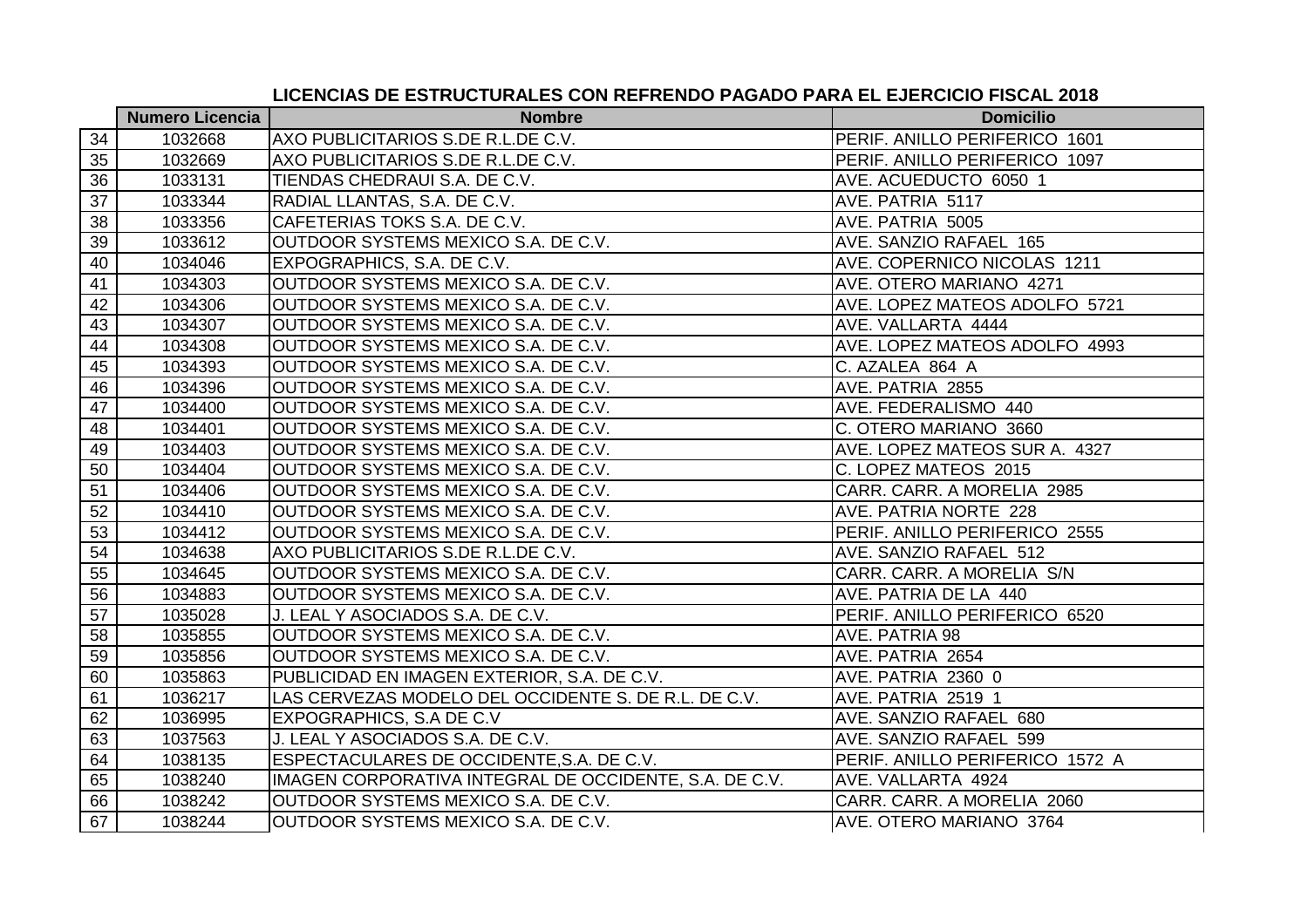|     | <b>Numero Licencia</b> | <b>Nombre</b>                                          | <b>Domicilio</b>                          |
|-----|------------------------|--------------------------------------------------------|-------------------------------------------|
| 68  | 1038247                | OUTDOOR SYSTEMS MEXICO S.A. DE C.V.                    | CARR. CARR. A MORELIA 575                 |
| 69  | 1038250                | IMAGEN CORPORATIVA INTEGRAL DE OCCIDENTE, S.A. DE C.V. | CARR. CARR. A MORELIA 8820 KM14           |
| 70  | 1038755                | TIENDAS SORIANA, S.A. DE C.V.                          | AVE. CLOUTHIER MANUEL J. 888 0            |
| 71  | 1038764                | OUTDOOR SYSTEMS MEXICO S.A. DE C.V.                    | PERIF. ANILLO PERIFERICO 180              |
| 72  | 1038914                | BANCO MERCANTIL DEL NORTE, S.A.                        | AVE. PATRIA 830 840                       |
| 73  | 1038922                | EXPOGRAPHICS, S.A. DE C.V.                             | AVE. PATRIA 1122 A                        |
| 74  | 1038940                | BANCO MERCANTIL DEL NORTE, S.A.                        | AVE. COPERNICO NICOLAS 0                  |
| 75  | 1038945                | EXPOGRAPHICS, S.A. DE C.V.                             | AVE. LOPEZ MATEOS SUR 2012                |
| 76  | 1039312                | J. LEAL Y ASOCIADOS S.A. DE C.V.                       | AVE. VALLARTA 5060                        |
| 77  | 1039824                | ANUNCIOS TECNICOS MOCTEZUMA S.A. DE C.V.               | AVE. PATRIA DE LA 12                      |
| 78  | 1039883                | EXPOGRAPHICS, S.A DE C.V                               | C. LADRON DE GUEVARA ENRIQUE 1629         |
| 79  | 1041103                | EXPOGRAPHICS, S.A. DE C.V.                             | AVE. MARIANO OTERO 5045                   |
| 80  | 1041104                | EXPOGRAPHICS, S.A. DE C.V.                             | CRUZ DEL SUR 3374                         |
| 81  | 1041733                | ANUNCIOS TECNICOS MOCTEZUMA, S.A DE C.V.               | C. OTERO MARIANO 3764                     |
| 82  | 1042334                | <b>MARTIN BARAJAS FRANCISCO JAVIER</b>                 | AVE. LOPEZ MATEOS SUR 5561                |
| 83  | 1042337                | GALERIA VISUAL S.A DE C.V.                             | CARR. CARR. A MORELIA 2535                |
| 84  | 1043243                | EXPOGRAPHICS, S.A. DE C.V.                             | AVE. LOPEZ MATEOS SUR A. 5057             |
| 85  | 1044535                | IMAGEN CORP. INTEGRAL DE OCCTE. S.A. DE C.V.           | AVE. PATRIA 470                           |
| 86  | 1044965                | LADRON DE GUEVARA ANTUÑANO JUAN MANUEL                 | AVE. GUADALUPE 4626                       |
| 87  | 1045211                | ANUNCIOS ESPECTACULARES DE GUADALAJARA S.A. DE C.V.    | PERIF. ANILLO PERIFERICO 2035             |
| 88  | 1045799                | LADRON DE GUEVARA ANTUÑANO JUAN MANUEL                 | VALLARTA 3999, Colonia Don Bosco Vallarta |
| 89  | 1045918                | OUTDOOR SYSTEMS MEXICO S.A. DE C.V.                    | PERIF. ANILLO PERIFERICO 1706             |
| 90  | 1045922                | OUTDOOR SYSTEMS MEXICO S.A. DE C.V.                    | PERIF. ANILLO PERIFERICO 0                |
| 91  | 1045924                | OUTDOOR SYSTEMS MEXICO S.A. DE C.V.                    | C. OTERO MARIANO 5276                     |
| 92  | 1045930                | OUTDOOR SYSTEMS MEXICO S.A. DE C.V.                    | AVE. VALLARTA 4999                        |
| 93  | 1045931                | OUTDOOR SYSTEMS MEXICO S.A. DE C.V.                    | AVE. OTERO MARIANO 4418                   |
| 94  | 1045935                | OUTDOOR SYSTEMS MEXICO S.A. DE C.V.                    | AVE. LOPEZ MATEOS SUR 2400                |
| 95  | 1045936                | OUTDOOR SYSTEMS MEXICO S.A. DE C.V.                    | C. LAURELES 0                             |
| 96  | 1045938                | OUTDOOR SYSTEMS MEXICO S.A. DE C.V.                    | AVE. CALMA LA 4481                        |
| 97  | 1045939                | OUTDOOR SYSTEMS MEXICO S.A. DE C.V.                    | AVE. PATRIA 3111                          |
| 98  | 1045940                | OUTDOOR SYSTEMS MEXICO S.A. DE C.V.                    | AVE. PATRIA DE LA S/N                     |
| 99  | 1045955                | OUTDOOR SYSTEMS MEXICO S.A. DE C.V.                    | CARR. CARR. A MORELIA 8550                |
| 100 | 1045957                | OUTDOOR SYSTEMS MEXICO S.A. DE C.V.                    | C. CRUZ DEL SUR 3250                      |
| 101 | 1045960                | OFFICE DEPOT DE MEXICO, S.A. DE C.V.                   | AVE. CLOUTHIER MANUEL J. 888              |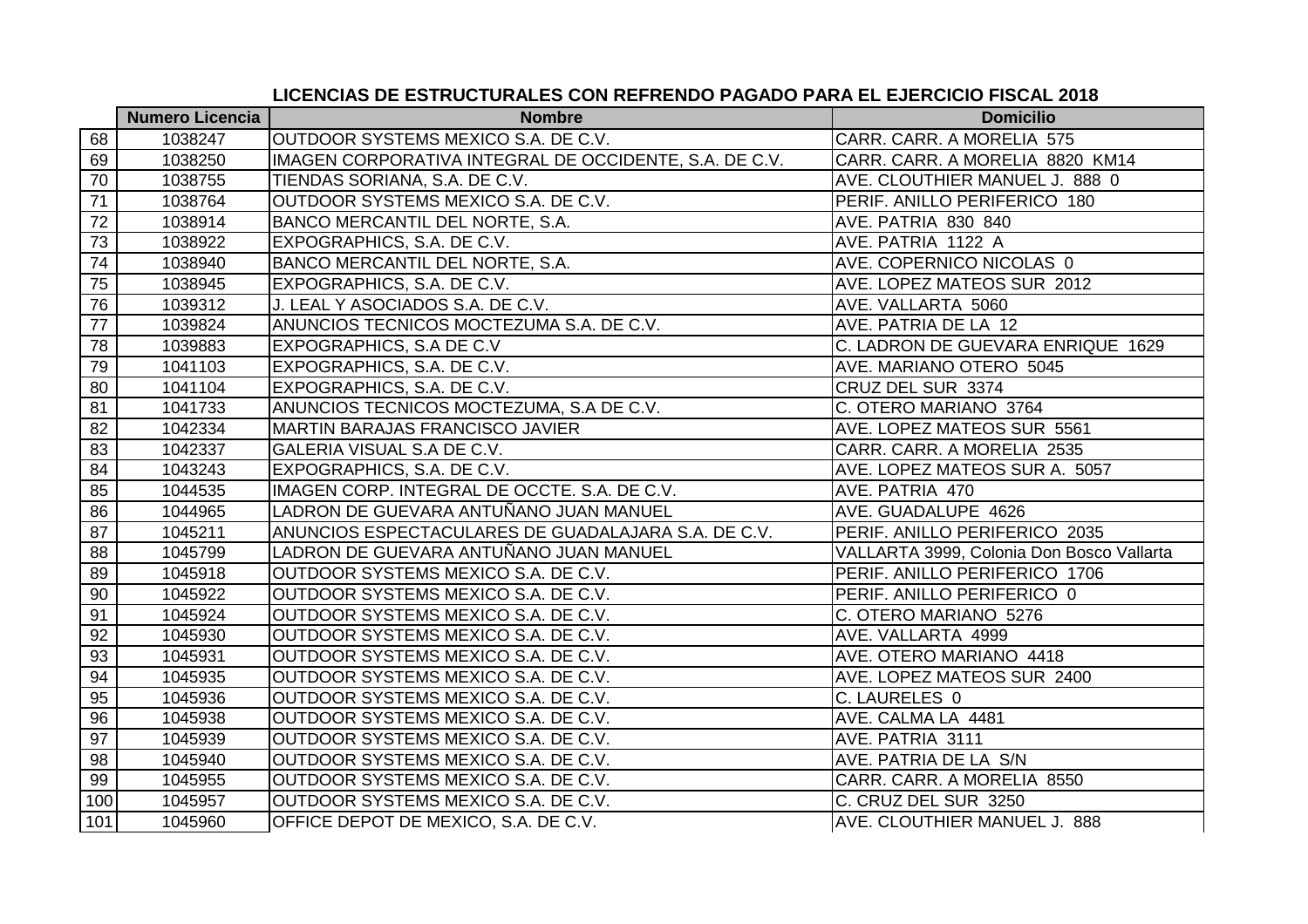|     | <b>Numero Licencia</b> | <b>Nombre</b>                                          | <b>Domicilio</b>                     |
|-----|------------------------|--------------------------------------------------------|--------------------------------------|
| 102 | 1046033                | OUTDOOR SYSTEMS MEXICO S.A. DE C.V.                    | AVE. PATRIA 1020                     |
| 103 | 0010146547             | AXO PUBLICITARIOS S.DE R.L.DE C.V.                     | AVE. PATRIA 687                      |
| 104 | 0010146578             | ESPECTACULARES DE OCCIDENTE, S.A. DE C.V.              | AVE. PATRIA 874                      |
| 105 | 0010146677             | IMAGEN CORPORATIVA INTEGRAL DE OCCIDENTE, S.A. DE C.V. | AVE. VALLARTA 4925                   |
| 106 | 0010147142             | ESPECTACULARES DE OCCIDENTE, S.A. DE C.V.              | AVE. SANTA MARGARITA 202             |
| 107 | 0010147471             | ESPECTACULARES DE OCCIDENTE, S.A. DE C.V.              | AVE. PATRIA 1310                     |
| 108 | 0010148036             | ESPECTACULARES DE OCCIDENTE, S.A. DE C.V.              | AVE. PATRIA 1520                     |
| 109 | 0010148039             | AXO PUBLICITARIOS S.DE R.L.DE C.V.                     | AVE. PATRIA 4951                     |
| 110 | 1006000134             | CORPORACION PAME, S.A. DE C.V.                         | AVE. SANZIO RAFAEL 788               |
| 111 | 1006000547             | EXPOGRAPHICS, S.A. DE C.V.                             | AVE. PATRIA 134                      |
| 112 | 1006000744             | ROCHA ESCALANTE SERGIO BENJAMIN                        | AVE. LOPEZ MATEOS SUR 4900           |
| 113 | 1006000816             | AXO PUBLICITARIOS S.DE R.L.DE C.V.                     | AVE. PATRIA 2985 0                   |
| 114 | 1006001317             | ESPECTACULARES DE OCCIDENTE, S.A. DE C.V.              | AVE. PATRIA 1635                     |
| 115 | 1006001318             | ESPECTACULARES DE OCCIDENTE, S.A. DE C.V.              | AVE. PATRIA DE LA 315                |
| 116 | 1006001391             | ANUNCIOS TECNICOS MOCTEZUMA S.A. DE C.V.               | PERIF. ANILLO PERIFERICO 2555        |
| 117 | 1006001392             | ANUNCIOS TECNICOS MOCTEZUMA S.A. DE C.V.               | PROL. OTERO MARIANO 6115             |
| 118 | 1006001433             | ANUNCIOS TECNICOS MOCTEZUMA S.A. DE C.V.               | PROL. FEDERALISMO 215                |
| 119 | 1006001455             | IMAGEN CORPORATIVA INTEGRAL DE OCCIDENTE,S.A. DE C.V.  | AVE. PATRIA L-3                      |
| 120 | 1006001479             | BILL.COM MEXICO, S.A. DE C.V.                          | AVE. OTERO MARIANO 6240              |
| 121 | 1006001481             | IMAGEN CORPORATIVA INTEGRAL DE OCCIDENTE, S.A. DE C.V. | C. ACUEDUCTO 721 4                   |
| 122 | 1006001482             | IMAGEN CORPORATIVA INTEGRAL DE OCCIDENTE, S.A. DE C.V. | AVE. PATRIA 449 A                    |
| 123 | 1006001541             | IMAGEN CORPORATIVA INTEGRAL DE OCCIDENTE, S.A. DE C.V. | ACUEDUCTO S / N 0                    |
| 124 | 1006001543             | MATERIALES LIVIANOS COSS Y LEON SA DE CV               | AVENIDA LOPEZ MATEOS SUR # 5060 - 16 |
| 125 | 1006001569             | <b>EXPOGRAPHICS, S.A DE C.V</b>                        | AVE. PATRIA 1501                     |
| 126 | 1006001572             | EXPOGRAPHICS, S.A DE C.V                               | PERIF. ANILLO PERIFERICO 73 2        |
| 127 | 1006001631             | <b>GALERIA VISUAL S.A DE C.V.</b>                      | AVE. CRUZ DEL SUR 5060 A             |
| 128 | 1006001694             | OUTDOOR SYSTEMS MEXICO S.A. DE C.V.                    | AVE. ACUEDUCTO 4950                  |
| 129 | 1006001706             | OUTDOOR SYSTEMS MEXICO S.A. DE C.V.                    | AVE. VALLARTA 5600                   |
| 130 | 1006001811             | CAMBEROS VIZCAINO EDUARDO TOMAS                        | CALZ. SERVIDOR PUBLICO DEL LOTE-1    |
| 131 | 1006001812             | CAMBEROS VIZCAINO EDUARDO TOMAS                        | CALZ. SERVIDOR PUBLICO DEL LOTE-2    |
| 132 | 1006001813             | CAMBEROS VIZCAINO EDUARDO TOMAS                        | CALZ. SERVIDOR PUBLICO DEL 3         |
| 133 | 1006001830             | ESPECTACULARES DE OCCIDENTE, S.A. DE C.V.              | AVE. PATRIA 1701                     |
| 134 | 1006002034             | INMOBILIARIA Y DIVERSIFICADORA GIM, S.A. DE C.V.       | C. OTERO MARIANO 5875                |
| 135 | 1006002096             | MATERIALES LIVIANOS COSS Y LEON SA DE CV               | ANILLO PERIFERICO # 1841 - 2         |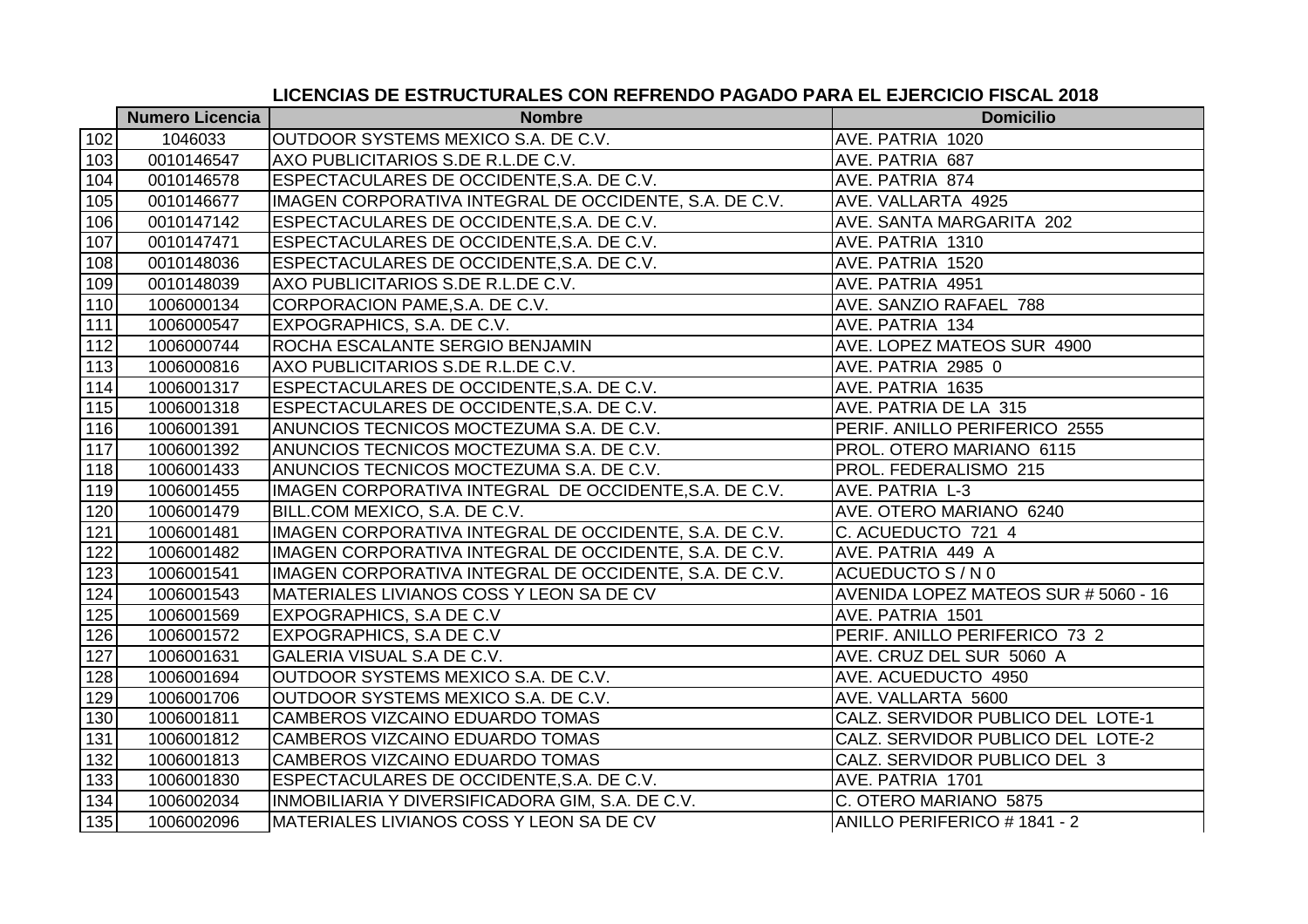|     | <b>Numero Licencia</b> | <b>Nombre</b>                                          | <b>Domicilio</b>              |
|-----|------------------------|--------------------------------------------------------|-------------------------------|
| 136 | 1006002212             | AXO PUBLICITARIOS S.DE R.L.DE C.V.                     | AVE. PATRIA 45                |
| 137 | 1006002237             | ANUNCIOS TECNICOS MOCTEZUMA S.A. DE C.V.               | PERIF. ANILLO PERIFERICO 760  |
| 138 | 1006002335             | INMOBILIARIA Y DIVERSIFICADORA GIM, S.A. DE C.V.       | AVE. COPERNICO NICOLAS 16     |
| 139 | 1006002347             | ANUNCIOS ESPECTACULARES DE GUADALAJARA S.A. DE C.V.    | AVE. PATRIA 427 A             |
| 140 | 1006002399             | ALIMENTOS RAPIDOS DE OCCIDENTE, S. DE R.L. DE C.V.     | AVE. LOPEZ MATEOS SUR 5005    |
| 141 | 1006002476             | ANUNCIOS ESPECTACULARES DE GUADALAJARA S.A. DE C.V.    | AVE. OTERO MARIANO 1901 A     |
| 142 | 1006002526             | EXPRESSION PUBLICIDAD, S.A. DE C.V.                    | AVE. PATRIA 4901 0            |
| 143 | 1006002574             | ANUNCIOS ESPECTACULARES DE GUADALAJARA S.A. DE C.V.    | C. OTERO MARIANO 4560 A       |
| 144 | 1006003356             | CONDOMINIO LA GRAN PLAZA GUADALAJARA SC                | AVE. VALLARTA 3959 3P         |
| 145 | 1006003556             | IMAGEN CORPORATIVA INTEGRAL DE OCCIDENTE, S.A. DE C.V. | AVE. ACUEDUCTO 4650           |
| 146 | 1006003565             | CORPORACION PAME, S.A. DE C.V.                         | AVE. DIECIOCHO DE MARZO 5317  |
| 147 | 1006003573             | ANUNCIOS TECNICOS MOCTEZUMA, S.A DE C.V.               | AVE. PATRIA 79                |
| 148 | 1006003843             | ESPECTACULARES DE OCCIDENTE, S.A. DE C.V.              | AVE. PATRIA 1701              |
| 149 | 1006004036             | CORPORACION PAME, S.A. DE C.V.                         | AVE. PATRIA 1247              |
| 150 | 1006005202             | GRUPO FERRETERIA CALZADA, S.A. DE C.V.                 | AVE. DEL MAIZ 936             |
| 151 | 1006005205             | CAMBEROS VIZCAINO EDUARDO TOMAS                        | CALZ. SERVIDOR PUBLICO DEL 0  |
| 152 | 1006005434             | ESPECTACULARES DE OCCIDENTE, S.A. DE C.V.              | AVE. VALLARTA 4983            |
| 153 | 1006005464             | <b>EXPOGRAPHICS, S.A DE C.V</b>                        | C. VOLCAN BARU 2411           |
| 154 | 1006005693             | OUTDOOR SYSTEMS MEXICO S.A. DE C.V.                    | AVE. PATRIA 2770              |
| 155 | 1006005697             | OUTDOOR SYSTEMS MEXICO S.A. DE C.V.                    | AVE. LOPEZ MATEOS SUR 4911    |
| 156 | 1006005698             | OUTDOOR SYSTEMS MEXICO S.A. DE C.V.                    | AVE. OTERO MARIANO 3764       |
| 157 | 1006005759             | OUTDOOR SYSTEMS MEXICO S.A. DE C.V.                    | AVE. PATRIA 347               |
| 158 | 1006005760             | OUTDOOR SYSTEMS MEXICO S.A. DE C.V.                    | AVE. PATRIA 2010              |
| 159 | 1006005989             | EXPOGRAPHICS, S.A. DE C.V.                             | AVE. COPERNICO NICOLAS 1446   |
| 160 | 1006006295             | OPERADORA VIPS S. DE R.L. DE C.V.                      | PROL. OTERO MARIANO 3450      |
| 161 | 1006006348             | LECHERA GUADALAJARA S.A DE C.V.                        | PERIF. ANILLO PERIFERICO 860  |
| 162 | 1006006351             | LECHERA GUADALAJARA S.A DE C.V.                        | PERIF. ANILLO PERIFERICO 2702 |
| 163 | 1006006663             | GALERIA VISUAL S.A DE C.V.                             | PERIF. ANILLO PERIFERICO 866  |
| 164 | 1006008775             | GALERIA VISUAL S.A DE C.V.                             | AVE. LOPEZ MATEOS SUR 1636    |
| 165 | 1006009494             | MULTIMEDIOS EXTERIORES S.A. DE C.V.                    | AVE. FEDERALISMO 215          |
| 166 | 1006009561             | CORPORACION PAME, S.A. DE C.V.                         | AVE. LOPEZ MATEOS SUR 2221 C  |
| 167 | 1006009594             | ESPECTACULARES DE OCCIDENTE, S.A. DE C.V.              | PERIF. ANILLO PERIFERICO 631  |
| 168 | 1006010274             | OPERADORA VIPS S. DE R.L. DE C.V.                      | AVE. VALLARTA 5455 A          |
| 169 | 1006012566             | OUTDOOR SYSTEMS MEXICO S.A. DE C.V.                    | CARR. LOPEZ MATEOS 2043 A     |